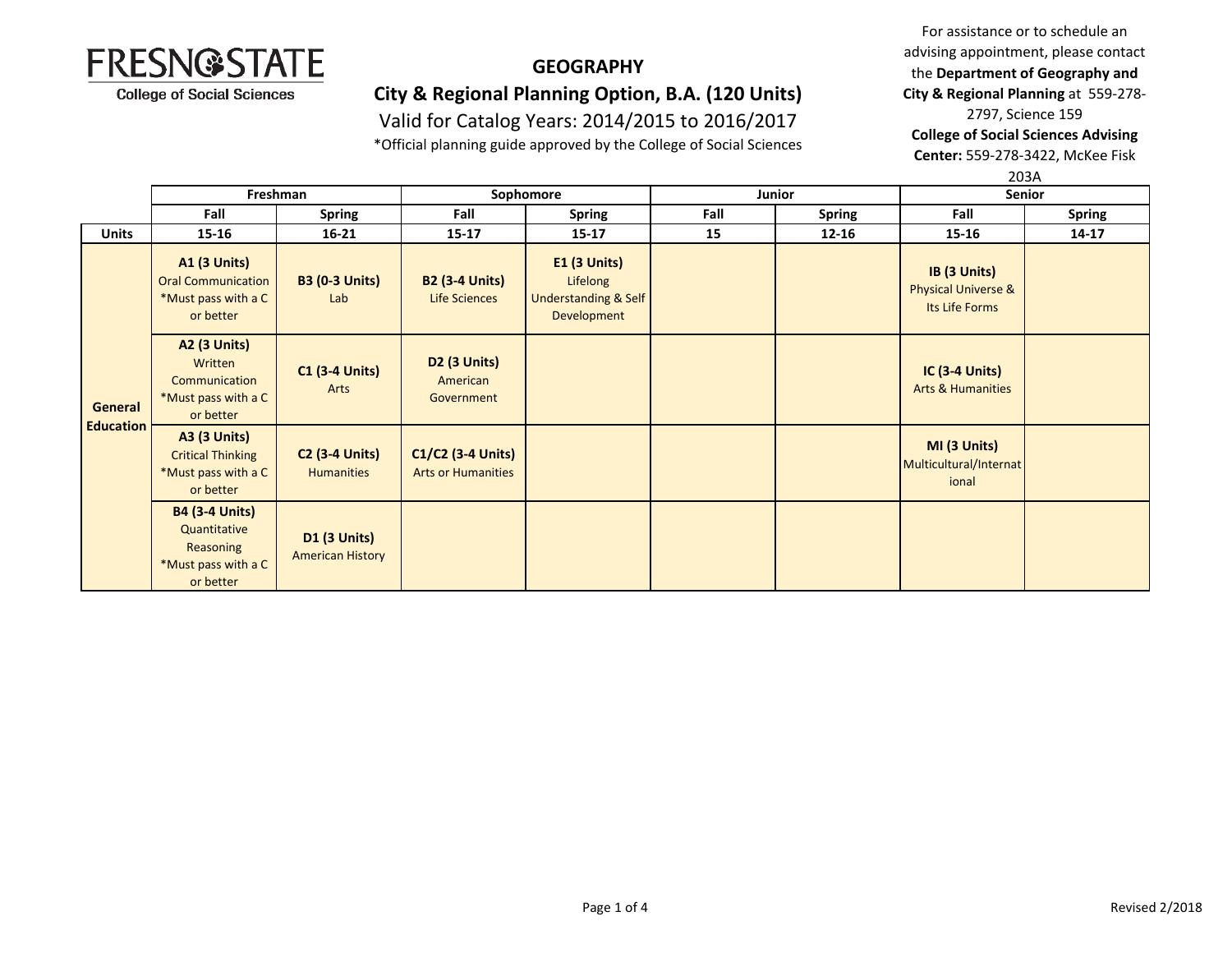

### **GEOGRAPHY**

**City & Regional Planning Option, B.A. (120 Units)**

Valid for Catalog Years: 2014/2015 to 2016/2017

\*Official planning guide approved by the College of Social Sciences

For assistance or to schedule an advising appointment, please contact the **Department of Geography and City & Regional Planning** at 559-278- 2797, Science 159 **College of Social Sciences Advising** 

**Center:** 559-278-3422, McKee Fisk  $202A$ 

|              | Freshman                    |                                                                                      | Sophomore                            |                  | Junior                                                                                                         |                                                                                      | ZUSA<br>Senior                                                                                                                                                                           |                                                                                                                                                                                                                                                                                                                                                                                           |
|--------------|-----------------------------|--------------------------------------------------------------------------------------|--------------------------------------|------------------|----------------------------------------------------------------------------------------------------------------|--------------------------------------------------------------------------------------|------------------------------------------------------------------------------------------------------------------------------------------------------------------------------------------|-------------------------------------------------------------------------------------------------------------------------------------------------------------------------------------------------------------------------------------------------------------------------------------------------------------------------------------------------------------------------------------------|
|              | Fall                        | <b>Spring</b>                                                                        | Fall                                 | <b>Spring</b>    | Fall                                                                                                           | <b>Spring</b>                                                                        | Fall                                                                                                                                                                                     | <b>Spring</b>                                                                                                                                                                                                                                                                                                                                                                             |
| <b>Units</b> | 15-16                       | $16 - 21$                                                                            | $15 - 17$                            | $15 - 17$        | 15                                                                                                             | $12 - 16$                                                                            | 15-16                                                                                                                                                                                    | $14 - 17$                                                                                                                                                                                                                                                                                                                                                                                 |
| <b>Major</b> | IS 52 & IS 52L<br>(3 Units) | <b>GE Area B1</b><br>EES 4 (4 Units)<br><b>Physical Sciences</b><br>[Pre-Req: GE B4] | GEOG 4 (3 Units)<br>[Pre-Req: GE A2] | GEOG 5 (3 Units) | <b>GEOG 30 (3 Units)</b>                                                                                       | <b>GEOG 141</b><br>(3 Units)<br>[Pre-Req: GEOG 30 or<br>permission of<br>instructor] | <b>PLSI 160 (3 Units)</b><br><b>or</b><br><b>PLSI 163 (3 Units)</b>                                                                                                                      | <b>Electives in</b><br><b>Planning</b><br>(8-9 Units)<br>Select 8-9 units from<br>the following: BA<br>154; CE 150; EES<br>104, 168; GEOG<br>115, 118, 122, 127,<br>128, 132, 142, 143,<br>152, 167, 184,<br>187T; IT 198W; PH<br>161; PLSI 175; SOC<br>144, 184; SSCI 185<br>*See course catalog<br>for prerequisite<br>requirements; IT<br>198W fulfills the<br><b>UDWS requirement</b> |
|              |                             | <b>GE Area D3</b><br>ECON 40 (3 Units)<br><b>Social Science</b><br>[Pre-Req: GE A2]  | GEOG 7 (3 Units)                     | HIST 4 (3 Units) | <b>GEOG 132</b><br>(3 Units)<br>[Pre-Req: GE<br><b>Foundation &amp; Breadth</b><br>Area D; Junior<br>standing] | <b>GEOG 184</b><br>(3 Units)                                                         | <b>ECON 119</b><br>(3 Units) / ECON<br>131 (3 Units)<br>[Pre-Req: ECON 40,<br>50 (both passed with<br>a C or better)]<br>or<br><b>FIN 185 (3 Units)</b><br>[Pre-Req: Junior<br>standing] |                                                                                                                                                                                                                                                                                                                                                                                           |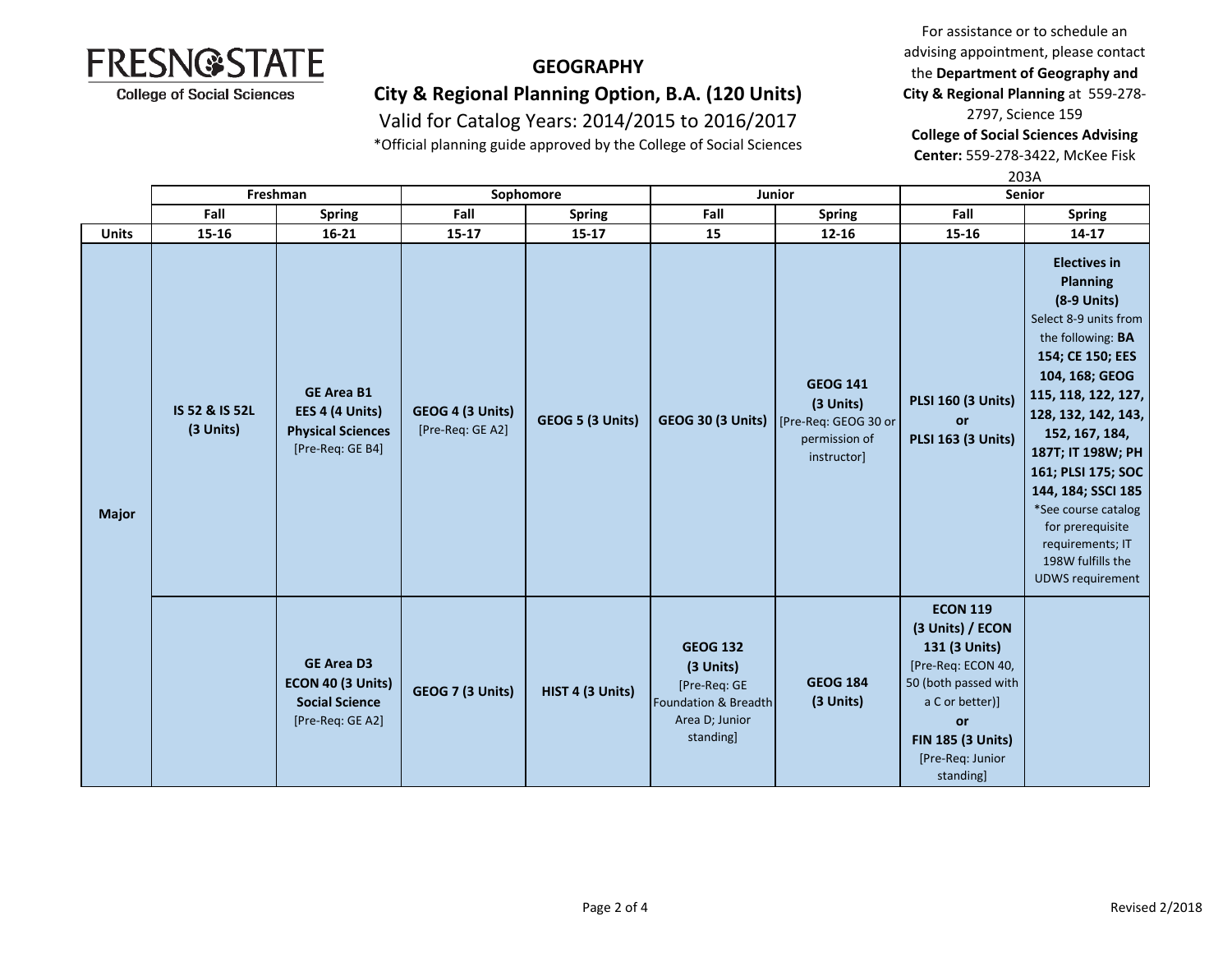

### **GEOGRAPHY**

## **City & Regional Planning Option, B.A. (120 Units)**

Valid for Catalog Years: 2014/2015 to 2016/2017

\*Official planning guide approved by the College of Social Sciences

For assistance or to schedule an advising appointment, please contact the **Department of Geography and City & Regional Planning** at 559-278- 2797, Science 159 **College of Social Sciences Advising** 

**Center:** 559-278-3422, McKee Fisk

|                  |          |               |           |                 |                                                                                                   |                                                                                                                                                          |        | 203A            |  |
|------------------|----------|---------------|-----------|-----------------|---------------------------------------------------------------------------------------------------|----------------------------------------------------------------------------------------------------------------------------------------------------------|--------|-----------------|--|
|                  | Freshman |               | Sophomore |                 | Junior                                                                                            |                                                                                                                                                          | Senior |                 |  |
|                  | Fall     | <b>Spring</b> | Fall      | <b>Spring</b>   | Fall                                                                                              | <b>Spring</b>                                                                                                                                            | Fall   | <b>Spring</b>   |  |
| <b>Units</b>     | 15-16    | $16 - 21$     | $15 - 17$ | $15 - 17$       | 15                                                                                                | $12 - 16$                                                                                                                                                | 15-16  | $14 - 17$       |  |
| <b>Major</b>     |          |               |           |                 | GEOG 173 (3 Units)<br>or GEOG 178 (3<br>Units)<br>[Pre-Req: GE<br>Foundation<br>& Breadth Area D] | <b>GEOG 160</b><br>(3 Units)<br>[Pre-Req: GE<br>Foundation<br>& Breadth Area D]                                                                          |        |                 |  |
|                  |          |               |           |                 | <b>GEOG 181</b><br>(3 Units)<br>[Pre-Req: GE<br>Foundation<br>& Breadth Area D]                   | <b>GE Area ID</b><br><b>SOC 163 (3 Units)</b><br>Social, Political, &<br><b>Economic Institutions</b><br>[Pre-Req: GE<br>Foundation<br>& Breadth Area D] |        |                 |  |
|                  |          |               |           |                 | <b>PLSI 181 (3 Units)</b>                                                                         |                                                                                                                                                          |        |                 |  |
| <b>Electives</b> |          |               |           | <b>Elective</b> |                                                                                                   | <b>UDWS (0-4 Units)</b><br>*Upper Division<br><b>Writing Exam</b><br>OR "W" Course (must<br>pass with a C or<br>better)                                  |        | <b>Elective</b> |  |
|                  |          |               |           | <b>Elective</b> |                                                                                                   |                                                                                                                                                          |        | <b>Elective</b> |  |